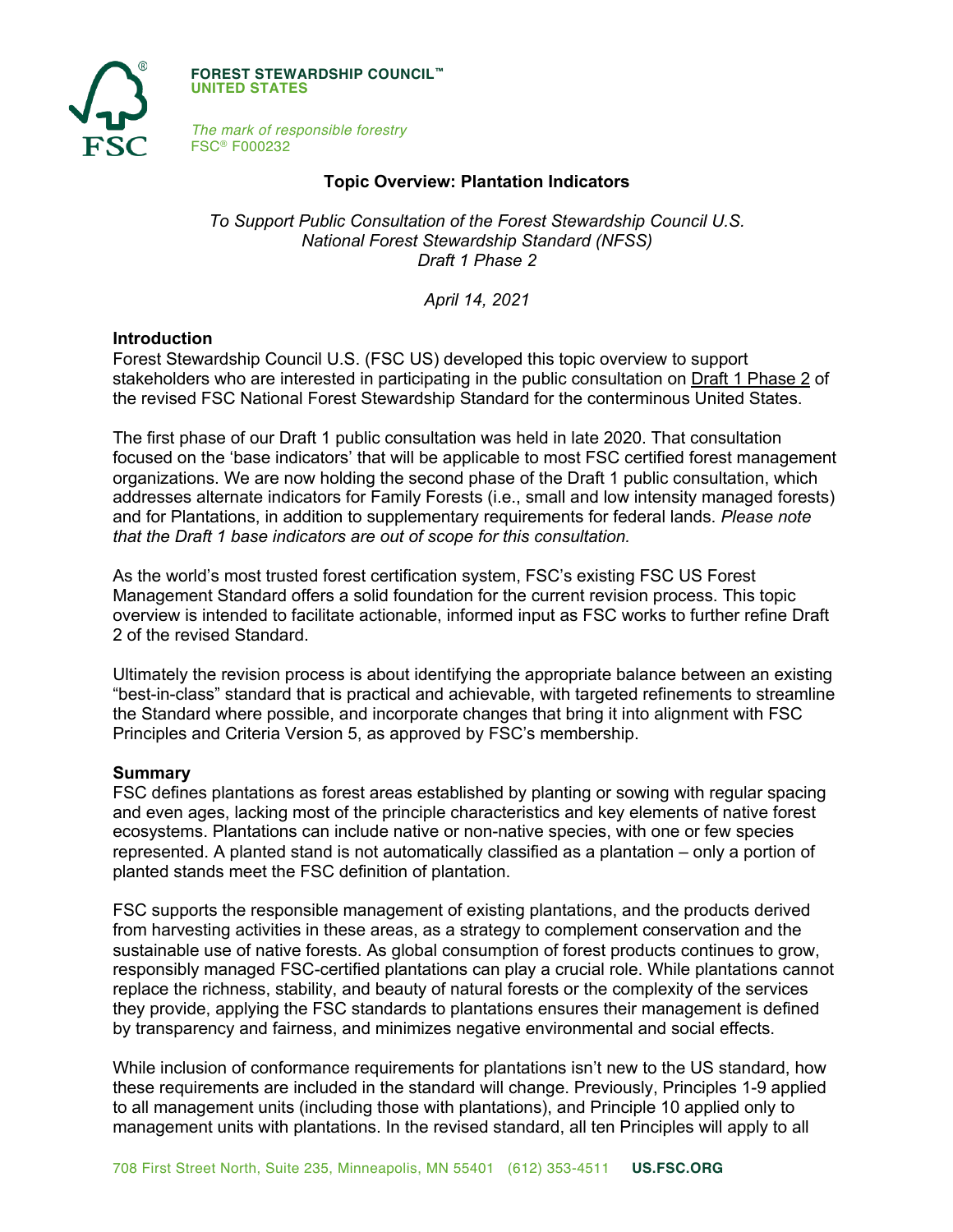management units. Conformance requirements specifically for management units with plantations are now included as alternate indicators in Principle 6 (Environmental Values and Impacts) and Principle 10 (Implementation of Management Activities).

In the United States, there are currently only three certificate holders with FSC-certified plantations covering approximately 335,000 acres. The vast majority of this area is owned by a single certificate holder. The SDG believes that there would be on-the-ground environmental and social benefits resulting from additional certification of plantations in the US.

For management units that include plantations, FSC requires a portion of the management unit to be maintained in or restored to a semi-natural or natural state. In the existing standard, the portion to which this requirement applies increases with the size of the management unit, with the largest category requiring 25% to be maintained or restored to a semi-natural or natural state. For management units that are completely plantation (as opposed to a combination of natural forest and plantation), this requirement can represent a major financial impact if a large portion of the plantation has to be moved into less-intensive management.

# **Find it in the Standard**

If one or more Plantation Indicators are included with a base indicator, any portions of the management unit that are identified as plantation are to be assessed for conformance with the Plantation Indicator(s) instead of the base Indicator (i.e., they are to be treated as mandatory alternate indicators to the base Indicators). If no Plantation Indicators are included, then the plantation portions of the management unit are to be assessed for conformance with the base Indicator.

The Standard Development Group (SDG) proposes Plantation Indicators in Criterion 6.6, Criterion 6.8, and Criterion 10.2. Additionally, plantation-specific guidance is proposed in Principle 9 and Criterion 10.9. All recommended Plantation Indicators were based on Principle 10 Indicators from the existing US standard. However, not all Principle 10 indicators were included in the proposed Plantation Indicators – for many of these, the SDG felt that the Draft 1 base indicators adequately addressed any identified risk. The proposed guidance language for Principle 9 (recognizing that while HCV are less likely to occur in plantations, they are still possible) is new.

### **Rationale**

The SDG believes that there is an opportunity in the US to improve outcomes for social and environmental values associated with plantations through FSC certification. Therefore, the SDG's objective for this revision of the Plantation Indicators is to increase the accessibility to FSC certification for plantations in the US, while still addressing elevated risks associated with the increased management intensity, and thereby increase the on-the-ground, positive impact of FSC certification in a greater extent of US plantations.

In developing the proposed Draft 1 Plantation Indicators, the Standard Development Group (SDG) considered the increased risk to environmental and social values linked to the increased intensity of management activities in plantations, the existing Principle 10 indicators, changes already proposed in the base indicators, and perceived barriers to FSC certification for plantations in the US.

### **Impacts of the revision**

The revision attempts to streamline the Plantation Indicators by combining similar indicators, reducing redundancy between Plantation Indicators and base indicators, and simplifying indicators. In attempting to address perceived challenges for certifying plantations, revisions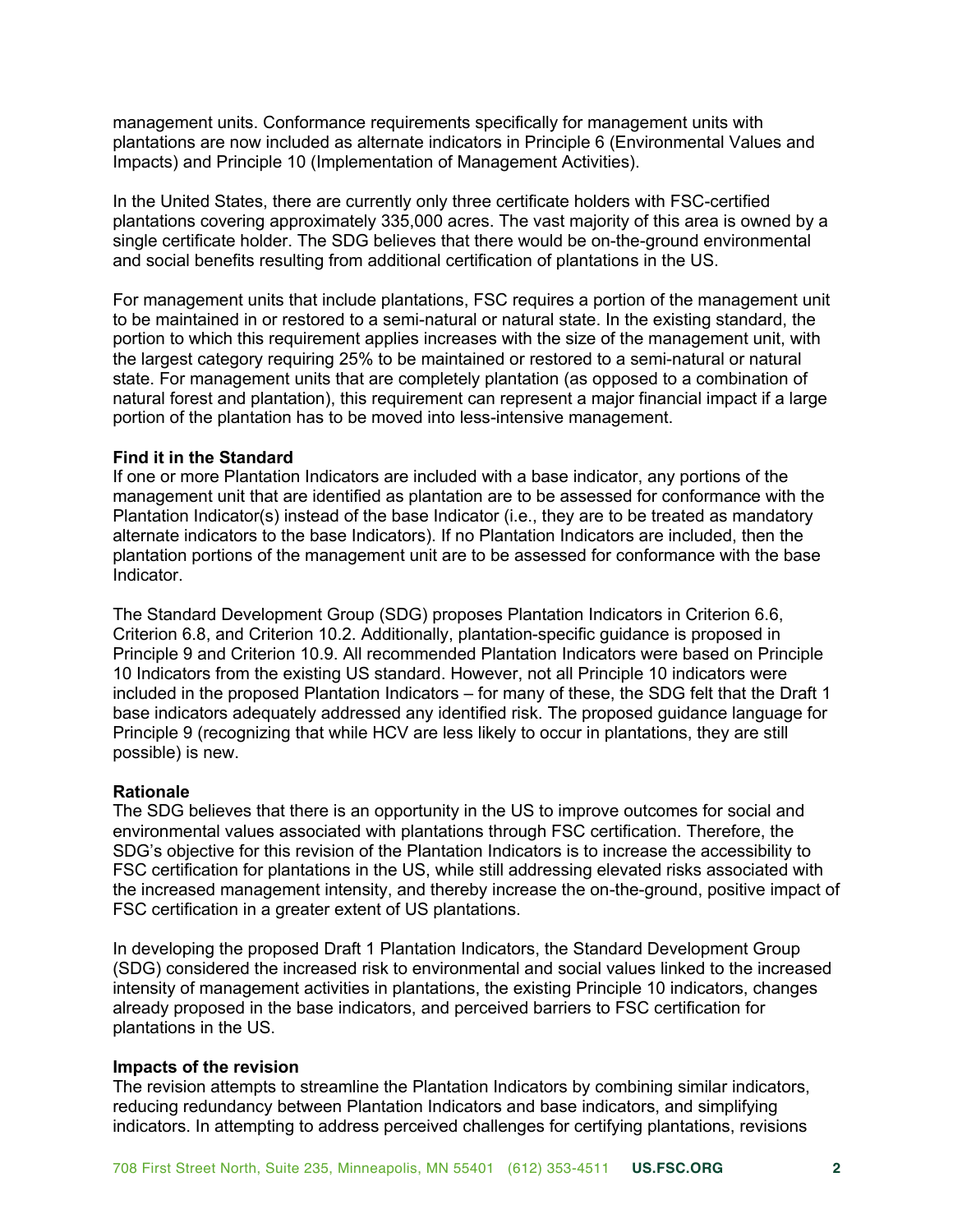focus on the requirement to maintain or restore a significant portion of the management unit in a semi-natural or natural state. The changes to this requirement represent the most substantive changes in the current revised draft Plantation Indicators.

The revised Plantation Indicators define a consistent expectation (15%) for the percentage of the management unit to be maintained in or restored to a semi-natural or natural state, regardless of management unit size. They also add an exception to this requirement for management units where less than 5% of the management unit is classified as plantation. The SDG recognized that all management units will be required to maintain 10% of the management unit in a Conservation Areas Network, and that the 15% requirement for management units with plantations would represent an additional 5% above the Conservation Areas Network requirement for these management units. To clarify expectations, they also added guidance indicating that any areas identified to meet the Conservation Areas Network requirement may also apply to the 15% requirement, and any areas identified to meet the 15% requirement may also apply to the Conservation Areas Network requirement.

FSC does not allow certification of plantations that were created post-1994, which is the year the organization was founded. As a result, proposed changes to the Plantation indicators will not result in additional conversion of semi-natural or natural forests to plantations among existing certificate holders that have FSC-certified plantations.

# **Key questions for public consultation**

- Do any of the proposed Plantation Indicators fail to adequately address the increased risk of negative impacts on environmental or social values associated with the more intensive management within plantation stands?
- Are there any additional base indicators where there the more intensive management within plantation stands may result in a high risk of negative impacts on environmental or social values?
- Are there any base indicators that do not currently have proposed Plantation Indicators that are not feasible for management units with plantations?

### **How to provide input**

Individuals who are interested in participating in the public consultation on Draft 1 Phase 2 of the revised FSC US National Forest Stewardship Standard are encouraged to [visit the web](https://www.engage.us.fsc.org)  [pages dedicated to the consultation.](https://www.engage.us.fsc.org) Within these web pages, participants will find the draft revised standard, plus additional resource materials, learn about opportunities to participate in webinars, and how to submit comments on the draft.

# *Any comments that a participant wishes to be formally recognized must be submitted via the FSC Consultations Platform by Monday, June 14, 2021.*